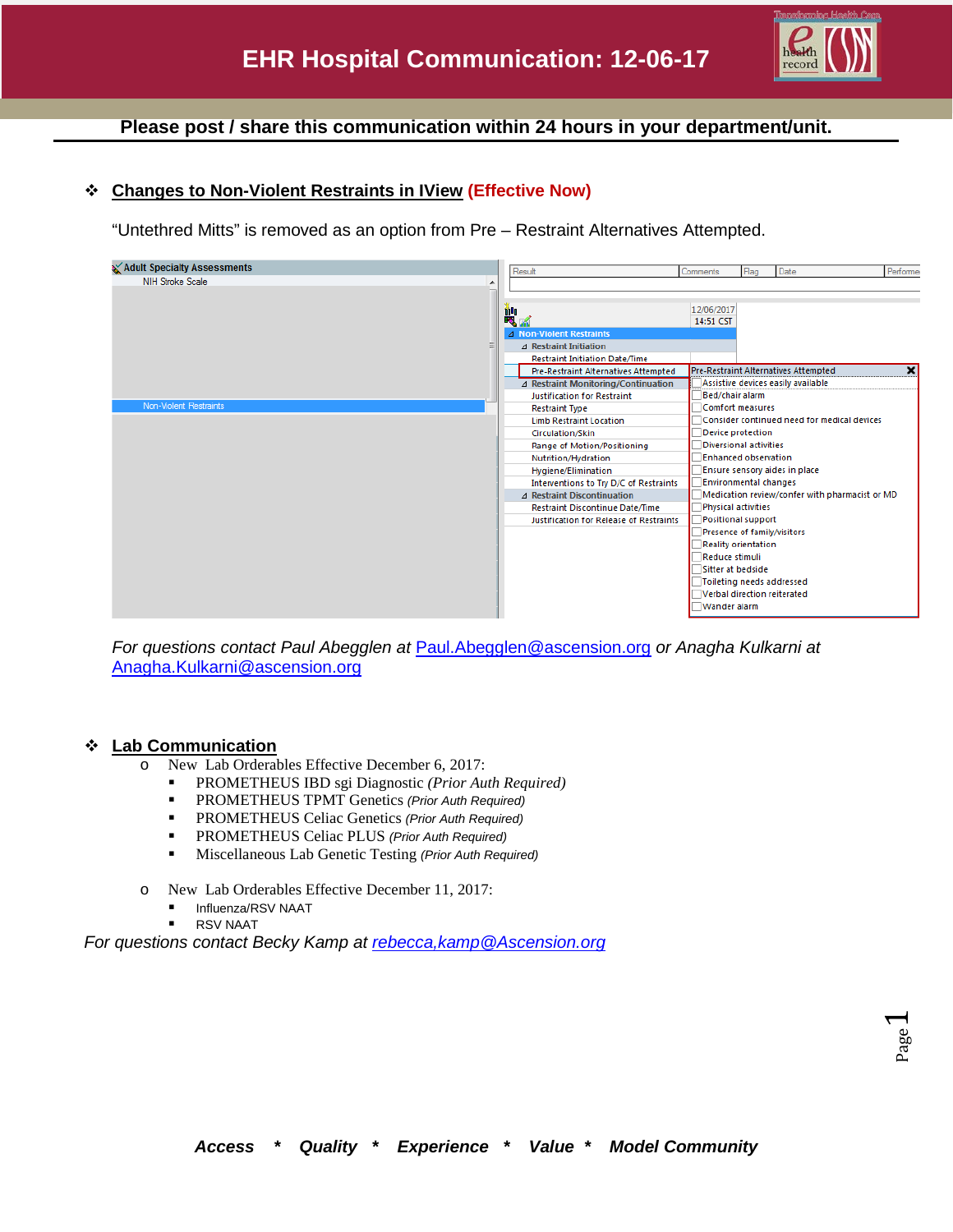

#### **Continuous Renal Replacement Therapy (CRRT) Orders (Effective – 12/13/2017)**

CRRT orders will now be available electronically.

### **Key Elements**

• The main CRRT powerplan contains elements that relate to all of CRRT therapy, i.e. labs, blood flow rate and electrolyte supplementation. Each of the separate CRRT therapy modalities are designed as subphases within the main CRRT powerplan.

| <b>Diagnoses &amp; Problems</b><br>Contains<br>Search: crrt<br>Diagnosis (Problem) being Addressed this Visit<br><b>Call Folder:</b><br>Ω<br>۳Ř<br>$\star$<br>Display: All<br>Convert<br>Add<br><b>SP</b> CRRT - Continuous Renal Replacement Therapy<br><b>SP</b> CRRT CVVH with Citrate subphase<br>O IMO<br><b>SP</b> CRRT CVVH with Heparin subphase<br>Code<br>Clinical Dx<br>Annotated Display<br>CRRT CVVHD Subphase<br><b>R55</b><br>$\odot$ O $\odot$<br>Syncope, cardiogenic<br>Syncope a<br><b>SP</b> CRRT CVVHDF Subphase<br>F<br>Opioid abuse<br>Opioid ab<br>F11.10<br>CRRT Labs Subphase<br>E<br>Hypertension<br>110<br><b>Essential</b> (<br>SOCRRT SCUF (Slow Continuous Ultrafiltration) subphase<br>П<br><b>Heart attack</b><br>121.3<br><b>ST</b> elevatio<br>potassium chloride 20 mEq/100 mL IVPB for CRRT<br>$\odot$<br>Г<br>Biallelic mutation of ZBT<br>Z15.89<br>Genetic su<br>PrismaSol BGK 1/2.5 for CRRT-Dialysate<br>E<br>Z72.0<br><b>Tobacco abuse</b><br>Tobacco u<br>PrismaSol BGK 2/2.5 for CRRT-Dialysate<br>П<br>Tobacco chew use<br>Z72.0<br>Tobacco u<br>PrismaSol BGK 3/2.5 for CRRT-Dialysate<br>PrismaSol BGK 4/2.5 for CRRT-Dialysate<br>$\leftarrow$<br>Ш<br>Þ<br>PrismaSol for CRRT PostFilter <b22gk 0="" 4=""> (Low BiCarb)<br/>PrismaSol for CRRT PostFilter <bgk 0="" 2.5=""><br/>PrismaSol for CRRT PostFilter <bgk 1="" 2.5=""><br/>Problems<br/>PrismaSol for CRRT PostFilter <bgk 0="" 2=""><br/>13<br/>Convert<br/>No Chronic Problems<br/>Add<br/>PrismaSol for CRRT PostFilter <bgk 2="" 2.5=""><br/>PrismaSol for CRRT PostFilter <bgk 0="" 3=""><br/>Display: All<br/>PrismaSol for CRRT PostFilter <bgk 2.5="" 3=""><br/>PrismaSol for CRRT PostFilter <bgk 0="" 4=""><br/><math>1</math>MO<br/>PrismaSol for CRRT PostFilter <bgk 2.5="" 4=""><br/>Name of Problem A<br/>Code<br/><b>Annotated Display</b><br/>PrismaSol for CRRT PreFilter <b22gk 0="" 4=""> (Low BiCarb)<br/>1215744012<br/>Hypertensive disorder<br/>Hypertension<br/>PrismaSol for CRRT PreFilter <bgk 0="" 2.5=""><br/>PrismaSol for CRRT PreFilter <bgk 1="" 2.5=""><br/>PrismaSol for CRRT PreFilter <bgk 0="" 2=""><br/>PrismaSol for CRRT PreFilter <bgk 2="" 2.5=""><br/>PrismaSol for CRRT PreFilter <bgk 0="" 3=""><br/>PrismaSol for CRRT PreFilter <bgk 2.5="" 3=""><br/><math>\leftarrow</math><br/>m.<br/>۴</bgk></bgk></bgk></bgk></bgk></bgk></b22gk></bgk></bgk></bgk></bgk></bgk></bgk></bgk></bgk></b22gk> | <b>TEST, SMOKEIP</b> | <b>PCP:Carneol, Mitchell G MD</b><br><b>Attending: Carneol, Mitchell G MD</b> |  | DOB:01/02/2000<br>Age:17 years<br><b>Adv Dir:No</b> | <b>Sex:Male</b><br>Loc:SMM 3WES; 3506; 00<br><b>Code Status: DNR/DNI</b> |              |  |
|------------------------------------------------------------------------------------------------------------------------------------------------------------------------------------------------------------------------------------------------------------------------------------------------------------------------------------------------------------------------------------------------------------------------------------------------------------------------------------------------------------------------------------------------------------------------------------------------------------------------------------------------------------------------------------------------------------------------------------------------------------------------------------------------------------------------------------------------------------------------------------------------------------------------------------------------------------------------------------------------------------------------------------------------------------------------------------------------------------------------------------------------------------------------------------------------------------------------------------------------------------------------------------------------------------------------------------------------------------------------------------------------------------------------------------------------------------------------------------------------------------------------------------------------------------------------------------------------------------------------------------------------------------------------------------------------------------------------------------------------------------------------------------------------------------------------------------------------------------------------------------------------------------------------------------------------------------------------------------------------------------------------------------------------------------------------------------------------------------------------------------------------------------------------------------------------------------------------------------------------------------------------------------------------------------------------------------------------------------------------------------------------------------------------------------------------------------|----------------------|-------------------------------------------------------------------------------|--|-----------------------------------------------------|--------------------------------------------------------------------------|--------------|--|
|                                                                                                                                                                                                                                                                                                                                                                                                                                                                                                                                                                                                                                                                                                                                                                                                                                                                                                                                                                                                                                                                                                                                                                                                                                                                                                                                                                                                                                                                                                                                                                                                                                                                                                                                                                                                                                                                                                                                                                                                                                                                                                                                                                                                                                                                                                                                                                                                                                                            |                      |                                                                               |  |                                                     |                                                                          |              |  |
|                                                                                                                                                                                                                                                                                                                                                                                                                                                                                                                                                                                                                                                                                                                                                                                                                                                                                                                                                                                                                                                                                                                                                                                                                                                                                                                                                                                                                                                                                                                                                                                                                                                                                                                                                                                                                                                                                                                                                                                                                                                                                                                                                                                                                                                                                                                                                                                                                                                            |                      |                                                                               |  |                                                     |                                                                          | Advan        |  |
|                                                                                                                                                                                                                                                                                                                                                                                                                                                                                                                                                                                                                                                                                                                                                                                                                                                                                                                                                                                                                                                                                                                                                                                                                                                                                                                                                                                                                                                                                                                                                                                                                                                                                                                                                                                                                                                                                                                                                                                                                                                                                                                                                                                                                                                                                                                                                                                                                                                            |                      |                                                                               |  |                                                     |                                                                          | Search withi |  |
|                                                                                                                                                                                                                                                                                                                                                                                                                                                                                                                                                                                                                                                                                                                                                                                                                                                                                                                                                                                                                                                                                                                                                                                                                                                                                                                                                                                                                                                                                                                                                                                                                                                                                                                                                                                                                                                                                                                                                                                                                                                                                                                                                                                                                                                                                                                                                                                                                                                            |                      |                                                                               |  |                                                     |                                                                          |              |  |
|                                                                                                                                                                                                                                                                                                                                                                                                                                                                                                                                                                                                                                                                                                                                                                                                                                                                                                                                                                                                                                                                                                                                                                                                                                                                                                                                                                                                                                                                                                                                                                                                                                                                                                                                                                                                                                                                                                                                                                                                                                                                                                                                                                                                                                                                                                                                                                                                                                                            |                      |                                                                               |  |                                                     |                                                                          |              |  |
|                                                                                                                                                                                                                                                                                                                                                                                                                                                                                                                                                                                                                                                                                                                                                                                                                                                                                                                                                                                                                                                                                                                                                                                                                                                                                                                                                                                                                                                                                                                                                                                                                                                                                                                                                                                                                                                                                                                                                                                                                                                                                                                                                                                                                                                                                                                                                                                                                                                            |                      |                                                                               |  |                                                     |                                                                          |              |  |
|                                                                                                                                                                                                                                                                                                                                                                                                                                                                                                                                                                                                                                                                                                                                                                                                                                                                                                                                                                                                                                                                                                                                                                                                                                                                                                                                                                                                                                                                                                                                                                                                                                                                                                                                                                                                                                                                                                                                                                                                                                                                                                                                                                                                                                                                                                                                                                                                                                                            |                      |                                                                               |  |                                                     |                                                                          |              |  |
|                                                                                                                                                                                                                                                                                                                                                                                                                                                                                                                                                                                                                                                                                                                                                                                                                                                                                                                                                                                                                                                                                                                                                                                                                                                                                                                                                                                                                                                                                                                                                                                                                                                                                                                                                                                                                                                                                                                                                                                                                                                                                                                                                                                                                                                                                                                                                                                                                                                            |                      |                                                                               |  |                                                     |                                                                          |              |  |
|                                                                                                                                                                                                                                                                                                                                                                                                                                                                                                                                                                                                                                                                                                                                                                                                                                                                                                                                                                                                                                                                                                                                                                                                                                                                                                                                                                                                                                                                                                                                                                                                                                                                                                                                                                                                                                                                                                                                                                                                                                                                                                                                                                                                                                                                                                                                                                                                                                                            |                      |                                                                               |  |                                                     |                                                                          |              |  |
|                                                                                                                                                                                                                                                                                                                                                                                                                                                                                                                                                                                                                                                                                                                                                                                                                                                                                                                                                                                                                                                                                                                                                                                                                                                                                                                                                                                                                                                                                                                                                                                                                                                                                                                                                                                                                                                                                                                                                                                                                                                                                                                                                                                                                                                                                                                                                                                                                                                            |                      |                                                                               |  |                                                     |                                                                          |              |  |
|                                                                                                                                                                                                                                                                                                                                                                                                                                                                                                                                                                                                                                                                                                                                                                                                                                                                                                                                                                                                                                                                                                                                                                                                                                                                                                                                                                                                                                                                                                                                                                                                                                                                                                                                                                                                                                                                                                                                                                                                                                                                                                                                                                                                                                                                                                                                                                                                                                                            |                      |                                                                               |  |                                                     |                                                                          |              |  |
|                                                                                                                                                                                                                                                                                                                                                                                                                                                                                                                                                                                                                                                                                                                                                                                                                                                                                                                                                                                                                                                                                                                                                                                                                                                                                                                                                                                                                                                                                                                                                                                                                                                                                                                                                                                                                                                                                                                                                                                                                                                                                                                                                                                                                                                                                                                                                                                                                                                            |                      |                                                                               |  |                                                     |                                                                          |              |  |
|                                                                                                                                                                                                                                                                                                                                                                                                                                                                                                                                                                                                                                                                                                                                                                                                                                                                                                                                                                                                                                                                                                                                                                                                                                                                                                                                                                                                                                                                                                                                                                                                                                                                                                                                                                                                                                                                                                                                                                                                                                                                                                                                                                                                                                                                                                                                                                                                                                                            |                      |                                                                               |  |                                                     |                                                                          |              |  |
|                                                                                                                                                                                                                                                                                                                                                                                                                                                                                                                                                                                                                                                                                                                                                                                                                                                                                                                                                                                                                                                                                                                                                                                                                                                                                                                                                                                                                                                                                                                                                                                                                                                                                                                                                                                                                                                                                                                                                                                                                                                                                                                                                                                                                                                                                                                                                                                                                                                            |                      |                                                                               |  |                                                     |                                                                          |              |  |
|                                                                                                                                                                                                                                                                                                                                                                                                                                                                                                                                                                                                                                                                                                                                                                                                                                                                                                                                                                                                                                                                                                                                                                                                                                                                                                                                                                                                                                                                                                                                                                                                                                                                                                                                                                                                                                                                                                                                                                                                                                                                                                                                                                                                                                                                                                                                                                                                                                                            |                      |                                                                               |  |                                                     |                                                                          |              |  |
|                                                                                                                                                                                                                                                                                                                                                                                                                                                                                                                                                                                                                                                                                                                                                                                                                                                                                                                                                                                                                                                                                                                                                                                                                                                                                                                                                                                                                                                                                                                                                                                                                                                                                                                                                                                                                                                                                                                                                                                                                                                                                                                                                                                                                                                                                                                                                                                                                                                            |                      |                                                                               |  |                                                     |                                                                          | PrismaSc     |  |
|                                                                                                                                                                                                                                                                                                                                                                                                                                                                                                                                                                                                                                                                                                                                                                                                                                                                                                                                                                                                                                                                                                                                                                                                                                                                                                                                                                                                                                                                                                                                                                                                                                                                                                                                                                                                                                                                                                                                                                                                                                                                                                                                                                                                                                                                                                                                                                                                                                                            |                      |                                                                               |  |                                                     |                                                                          |              |  |
|                                                                                                                                                                                                                                                                                                                                                                                                                                                                                                                                                                                                                                                                                                                                                                                                                                                                                                                                                                                                                                                                                                                                                                                                                                                                                                                                                                                                                                                                                                                                                                                                                                                                                                                                                                                                                                                                                                                                                                                                                                                                                                                                                                                                                                                                                                                                                                                                                                                            |                      |                                                                               |  |                                                     |                                                                          |              |  |
|                                                                                                                                                                                                                                                                                                                                                                                                                                                                                                                                                                                                                                                                                                                                                                                                                                                                                                                                                                                                                                                                                                                                                                                                                                                                                                                                                                                                                                                                                                                                                                                                                                                                                                                                                                                                                                                                                                                                                                                                                                                                                                                                                                                                                                                                                                                                                                                                                                                            |                      |                                                                               |  |                                                     |                                                                          |              |  |
|                                                                                                                                                                                                                                                                                                                                                                                                                                                                                                                                                                                                                                                                                                                                                                                                                                                                                                                                                                                                                                                                                                                                                                                                                                                                                                                                                                                                                                                                                                                                                                                                                                                                                                                                                                                                                                                                                                                                                                                                                                                                                                                                                                                                                                                                                                                                                                                                                                                            |                      |                                                                               |  |                                                     |                                                                          |              |  |
|                                                                                                                                                                                                                                                                                                                                                                                                                                                                                                                                                                                                                                                                                                                                                                                                                                                                                                                                                                                                                                                                                                                                                                                                                                                                                                                                                                                                                                                                                                                                                                                                                                                                                                                                                                                                                                                                                                                                                                                                                                                                                                                                                                                                                                                                                                                                                                                                                                                            |                      |                                                                               |  |                                                     |                                                                          |              |  |
|                                                                                                                                                                                                                                                                                                                                                                                                                                                                                                                                                                                                                                                                                                                                                                                                                                                                                                                                                                                                                                                                                                                                                                                                                                                                                                                                                                                                                                                                                                                                                                                                                                                                                                                                                                                                                                                                                                                                                                                                                                                                                                                                                                                                                                                                                                                                                                                                                                                            |                      |                                                                               |  |                                                     |                                                                          |              |  |
|                                                                                                                                                                                                                                                                                                                                                                                                                                                                                                                                                                                                                                                                                                                                                                                                                                                                                                                                                                                                                                                                                                                                                                                                                                                                                                                                                                                                                                                                                                                                                                                                                                                                                                                                                                                                                                                                                                                                                                                                                                                                                                                                                                                                                                                                                                                                                                                                                                                            |                      |                                                                               |  |                                                     |                                                                          |              |  |
|                                                                                                                                                                                                                                                                                                                                                                                                                                                                                                                                                                                                                                                                                                                                                                                                                                                                                                                                                                                                                                                                                                                                                                                                                                                                                                                                                                                                                                                                                                                                                                                                                                                                                                                                                                                                                                                                                                                                                                                                                                                                                                                                                                                                                                                                                                                                                                                                                                                            |                      |                                                                               |  |                                                     |                                                                          |              |  |
|                                                                                                                                                                                                                                                                                                                                                                                                                                                                                                                                                                                                                                                                                                                                                                                                                                                                                                                                                                                                                                                                                                                                                                                                                                                                                                                                                                                                                                                                                                                                                                                                                                                                                                                                                                                                                                                                                                                                                                                                                                                                                                                                                                                                                                                                                                                                                                                                                                                            |                      |                                                                               |  |                                                     |                                                                          |              |  |
|                                                                                                                                                                                                                                                                                                                                                                                                                                                                                                                                                                                                                                                                                                                                                                                                                                                                                                                                                                                                                                                                                                                                                                                                                                                                                                                                                                                                                                                                                                                                                                                                                                                                                                                                                                                                                                                                                                                                                                                                                                                                                                                                                                                                                                                                                                                                                                                                                                                            |                      |                                                                               |  |                                                     |                                                                          |              |  |
|                                                                                                                                                                                                                                                                                                                                                                                                                                                                                                                                                                                                                                                                                                                                                                                                                                                                                                                                                                                                                                                                                                                                                                                                                                                                                                                                                                                                                                                                                                                                                                                                                                                                                                                                                                                                                                                                                                                                                                                                                                                                                                                                                                                                                                                                                                                                                                                                                                                            |                      |                                                                               |  |                                                     |                                                                          |              |  |
|                                                                                                                                                                                                                                                                                                                                                                                                                                                                                                                                                                                                                                                                                                                                                                                                                                                                                                                                                                                                                                                                                                                                                                                                                                                                                                                                                                                                                                                                                                                                                                                                                                                                                                                                                                                                                                                                                                                                                                                                                                                                                                                                                                                                                                                                                                                                                                                                                                                            |                      |                                                                               |  |                                                     |                                                                          |              |  |
|                                                                                                                                                                                                                                                                                                                                                                                                                                                                                                                                                                                                                                                                                                                                                                                                                                                                                                                                                                                                                                                                                                                                                                                                                                                                                                                                                                                                                                                                                                                                                                                                                                                                                                                                                                                                                                                                                                                                                                                                                                                                                                                                                                                                                                                                                                                                                                                                                                                            |                      |                                                                               |  |                                                     |                                                                          |              |  |
|                                                                                                                                                                                                                                                                                                                                                                                                                                                                                                                                                                                                                                                                                                                                                                                                                                                                                                                                                                                                                                                                                                                                                                                                                                                                                                                                                                                                                                                                                                                                                                                                                                                                                                                                                                                                                                                                                                                                                                                                                                                                                                                                                                                                                                                                                                                                                                                                                                                            |                      |                                                                               |  |                                                     |                                                                          |              |  |
|                                                                                                                                                                                                                                                                                                                                                                                                                                                                                                                                                                                                                                                                                                                                                                                                                                                                                                                                                                                                                                                                                                                                                                                                                                                                                                                                                                                                                                                                                                                                                                                                                                                                                                                                                                                                                                                                                                                                                                                                                                                                                                                                                                                                                                                                                                                                                                                                                                                            |                      |                                                                               |  |                                                     |                                                                          |              |  |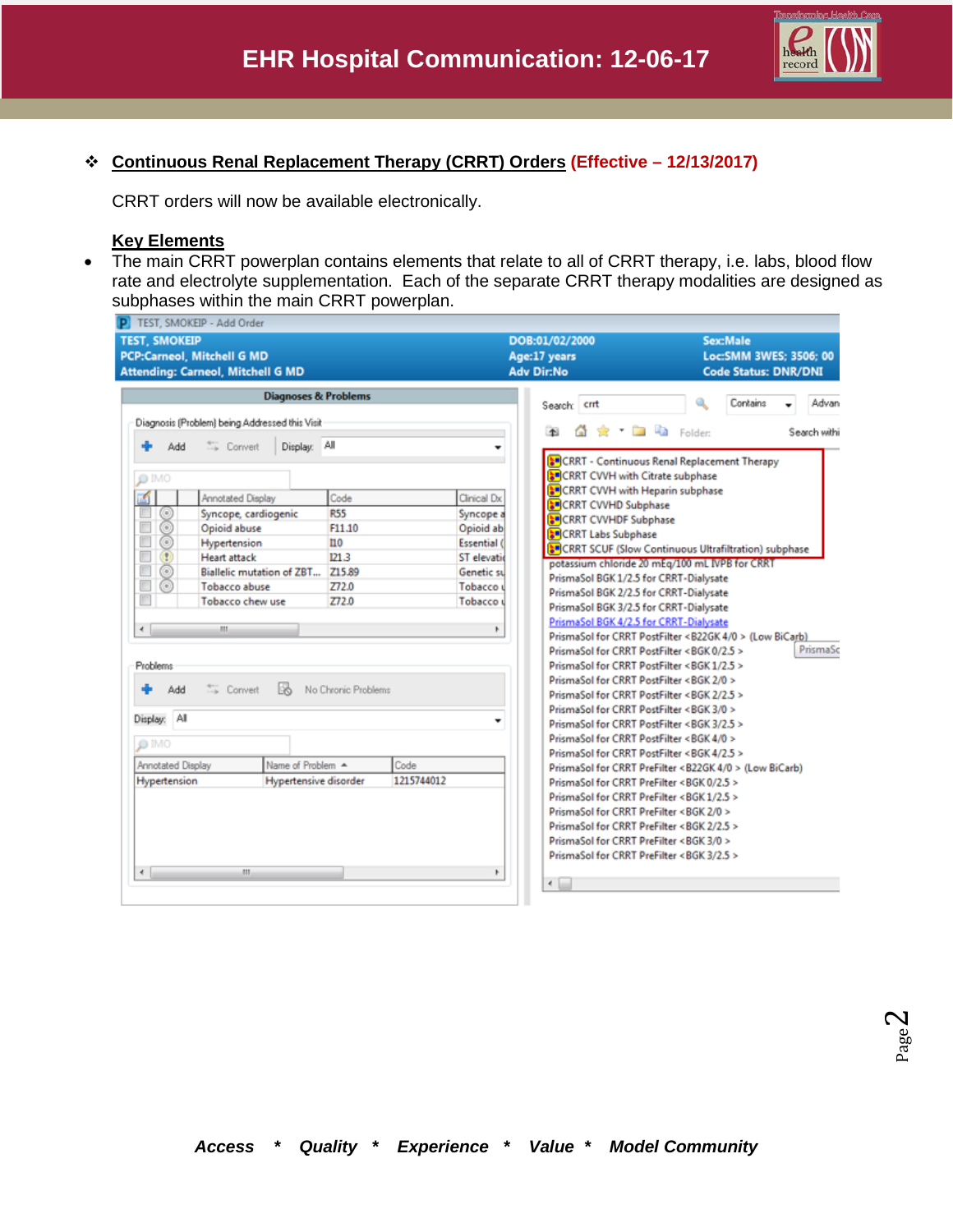



- The five sub-phases were built to reflect different CRRT modes, replacement fluid, dialysate and anticoagulation options.
- Solutions: Pre-mixed PrismaSol solutions will be the standard fluids used for CRRT. If the provider requests a custom solution they will give a verbal/phone order directly to the pharmacist
- Magnesium supplementation via a Ca2+/Mg2+ drip will no longer be available. Calcium supplementation can be provided either a standard drip (Calcium chloride 3700mg/100ML NS) or piggyback boluses.
- Magnesium and Phosphate will be supplemented via scheduled piggyback infusions
- 4% trisodium citrate will be replaced with Anticoagulant Citrate Dextrose Formula-A (ACD-A) . ACD-A has less sodium and citrate content which reduces chance for hypernatremia and alkalosis complications. ACD-A will be run at a standard rate with physician mediated rate changes.
- The RN can change the net fluid removal rate from the order itself right click and modify.

**Labs**: Every 12 hour labs will be drawn at 0500 and 1700. For CVVH with citrate, ionized Ca++ samples will be drawn peripherally and off the return line every 6 hours for 48 hours.

**New process**: Changes made to solutions will be entered electronically by the provider. If the provider does not have access to a computer, they will speak directly to the pharmacist to verbally order the changes.

*For questions contact John Canepa at* [John.Canepa@ascension.org](mailto:John.Canepa@ascension.org) *or Dr. Suzanne Wilkerson at*  [Suzanne.Wilkerson@ascension.org](mailto:Suzanne.Wilkerson@ascension.org)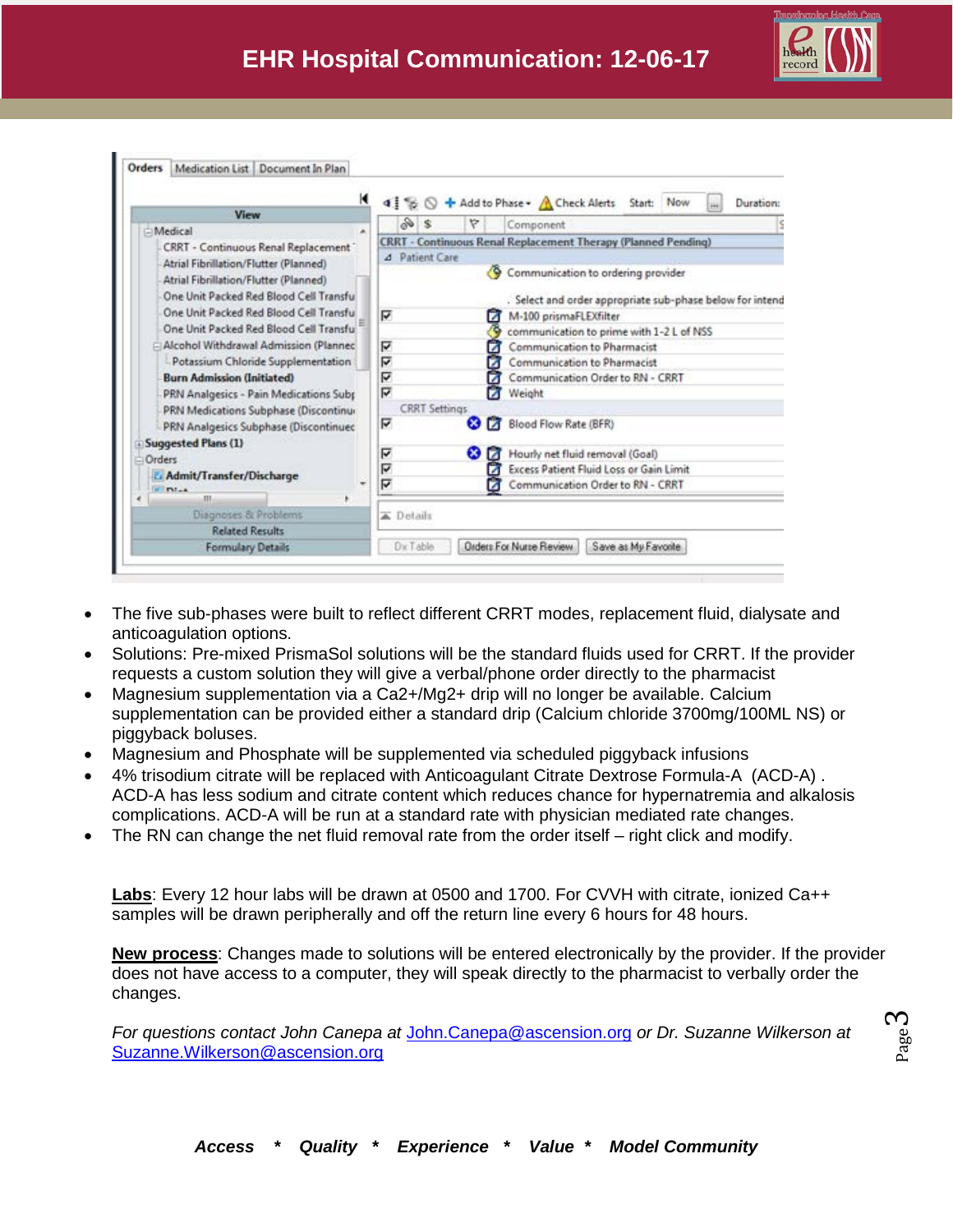

## **Missing Patient Status Alert, 12.12.17**

Effective 12.12.17 we will have a Missing Patient Status Alert. This alert will fire if a Discharge Order is Initiated for a patient that does not yet have a Patient Status order. It is expected that this alert will rarely be seen. (Providers initiating a Discharge Order will see an alert that allows them to place a Patient Status order directly from the alert.)

RNs initiating physicians' discharge PowerPlan will see the following alert.

| *** Missing Patient Status Order *                                                                                                            |
|-----------------------------------------------------------------------------------------------------------------------------------------------|
| You are placing a Discharge Patient order and your<br>patient, TESTING, IPOC 5, does not have a Patient<br>Status/Admission order.            |
| CANCEL the discharge order and notify the attending<br>physician that a Patient Status order is needed before<br>placing the discharge order. |
| Cancel                                                                                                                                        |

When Cancel is selected, only the Discharge Instructions order will remain for initiation.

|   | ⊗ | \$                          | ? | 國 | ▽ | <b>Order Name</b>                     | <b>Status</b>               | <b>Start</b> | <b>Details</b>                                                 |
|---|---|-----------------------------|---|---|---|---------------------------------------|-----------------------------|--------------|----------------------------------------------------------------|
| ۰ |   |                             |   |   |   | <b>Discharge Orders</b>               | <b>Initiated</b><br>Pendina |              | placing 1 order(s)                                             |
|   |   | <b>Other Orders to Sign</b> |   |   |   |                                       |                             |              |                                                                |
| Ξ |   |                             |   |   |   | <b>B</b> Discharge Instructions Order |                             |              | 12/6/2017 14:18 CST Start Date: 12/06/2017 14:18 CST, Activity |
|   |   |                             |   |   |   |                                       |                             |              |                                                                |

The Discharging Provider will then need to be contacted to place the appropriate Patient Status order and place a new Discharge order.